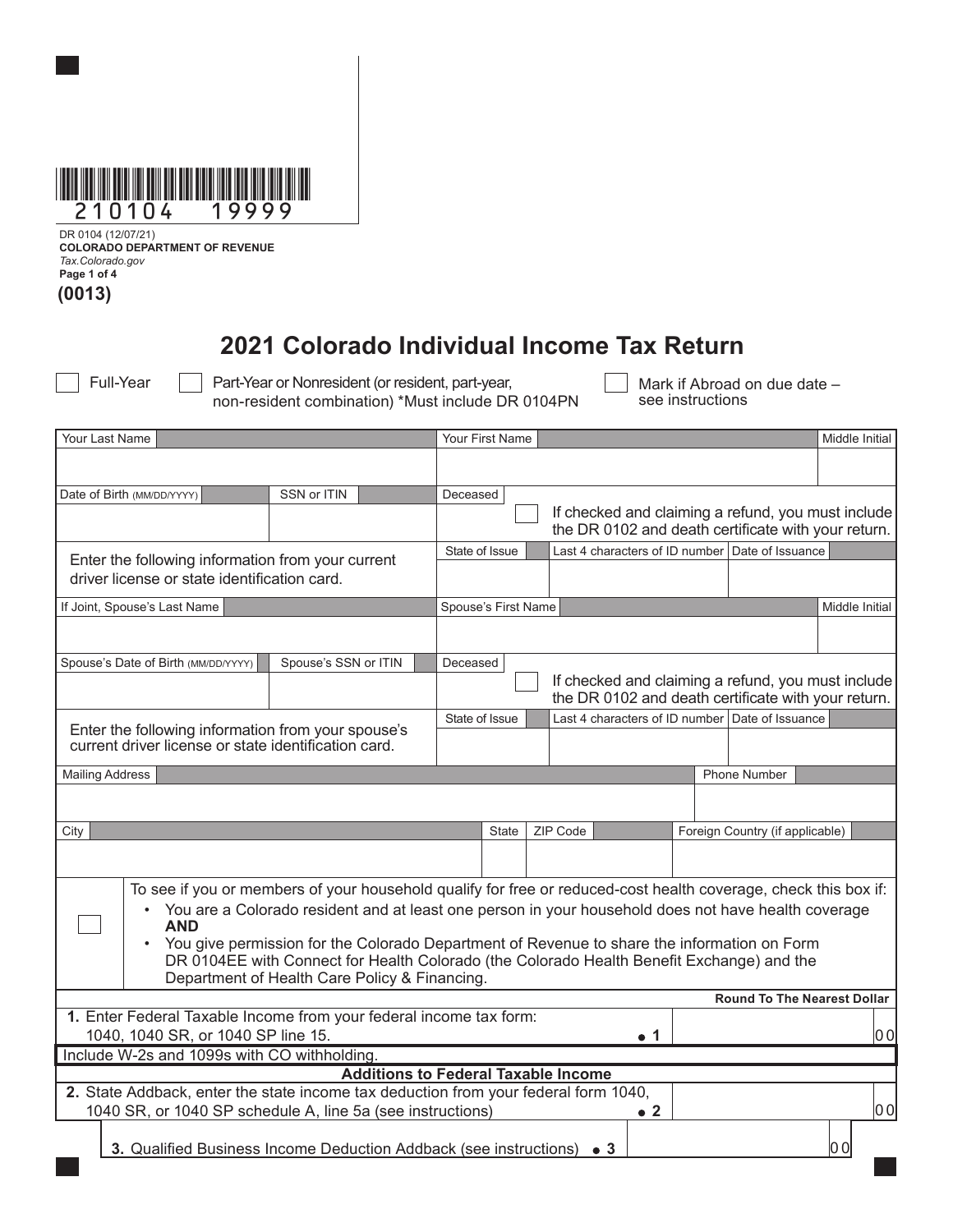

DR 0104 (12/07/21) **COLORADO DEPARTMENT OF REVENUE** *Tax.Colorado.gov*

٦

| Name                                                                                                                                                   |                                | SSN or ITIN |     |
|--------------------------------------------------------------------------------------------------------------------------------------------------------|--------------------------------|-------------|-----|
|                                                                                                                                                        |                                |             |     |
|                                                                                                                                                        |                                |             |     |
| 4. Other Additions, explain (see instructions)                                                                                                         | $\bullet$ 4                    |             | 00  |
| Explain:                                                                                                                                               |                                |             |     |
|                                                                                                                                                        |                                |             |     |
|                                                                                                                                                        |                                |             |     |
|                                                                                                                                                        |                                |             |     |
|                                                                                                                                                        |                                |             |     |
| 5. Subtotal, sum of lines 1 through 4                                                                                                                  | 5                              |             | 00  |
| <b>Colorado Subtractions</b>                                                                                                                           |                                |             |     |
| 6. Subtractions from the DR 0104AD Schedule, line 20, you must submit the                                                                              |                                |             |     |
| DR 0104AD schedule with your return.                                                                                                                   | • 6                            |             | 0 O |
|                                                                                                                                                        |                                |             |     |
| 7. Colorado Taxable Income, subtract line 6 from line 5                                                                                                | $\bullet$ 7                    |             | 00  |
| Tax, Prepayments and Credits: see 104 Book for full-year tax table and part-year DR 0104PN Schedule                                                    |                                |             |     |
| 8. Colorado Tax from tax table or the DR 0104PN line 36, you must submit the                                                                           |                                |             |     |
| DR 0104PN with your return if applicable.                                                                                                              | • 8                            |             | 0 O |
| 9. Alternative Minimum Tax from the DR 0104AMT line 8, you must submit the<br>DR 0104AMT with your return.                                             | $\bullet$ 9                    |             | 0 O |
|                                                                                                                                                        |                                |             |     |
| 10. Recapture of prior year credits                                                                                                                    | $\bullet$ 10                   |             | 0 O |
|                                                                                                                                                        |                                |             |     |
| 11. Subtotal, sum of lines 8 through 10                                                                                                                | 11                             |             | 0 O |
| 12. Nonrefundable Credits from the DR 0104CR line 43, the sum of lines 12, 13, and 14                                                                  |                                |             |     |
| cannot exceed line 11, you must submit the DR 0104CR with your return.                                                                                 | $\bullet$ 12                   |             | 0 O |
| 13. Total Nonrefundable Enterprise Zone credits used - as calculated, or from the                                                                      |                                |             |     |
| DR 1366 line 84, the sum of lines 12, 13, and 14 cannot exceed line 11, you must                                                                       |                                |             |     |
| submit the DR 1366 with your return.                                                                                                                   | $\bullet$ 13                   |             | 0 O |
| 14. Strategic Capital Tax Credit from DR 1330, the sum of lines 12, 13, and 14 cannot<br>exceed line 11, you must submit the DR 1330 with your return. | • 14                           |             | 0 이 |
|                                                                                                                                                        |                                |             |     |
| 15. Net Income Tax, sum of lines 12, 13, and 14. Subtract that sum from line 11.                                                                       | 15                             |             | 00  |
| 16. Use Tax reported on the DR 0104US schedule line 7, you must submit the                                                                             |                                |             |     |
| DR 0104US with your return.                                                                                                                            | $\bullet$ 16                   |             | 00  |
|                                                                                                                                                        |                                |             |     |
| 17. Net Colorado Tax, sum of lines 15 and 16                                                                                                           | 17                             |             | 0 O |
| 18. CO Income Tax Withheld from W-2s and 1099s, you must submit the W-2s and/or                                                                        |                                |             |     |
| 1099s claiming Colorado withholding with your return.                                                                                                  | • 18                           |             | 0 이 |
| 19. Prior-year Estimated Tax Carryforward                                                                                                              | • 19                           |             | 00  |
| 20. Estimated Tax Payments, enter the sum of the quarterly payments remitted for                                                                       |                                |             |     |
| this tax year                                                                                                                                          | $\bullet$ 20                   |             | 00  |
|                                                                                                                                                        |                                |             |     |
| 21. Extension Payment remitted with the DR 0158-I                                                                                                      | $\bullet$ 21                   |             | 00  |
|                                                                                                                                                        |                                |             |     |
| $\bullet$ DR 0108<br>$\bullet$ DR 0104BEP<br>22. Other Prepayments:                                                                                    | $\bullet$ DR 1079 $\bullet$ 22 |             |     |
|                                                                                                                                                        |                                |             | 0 O |
| 23. Gross Conservation Easement Credit from the DR 1305G line 33, you must submit                                                                      |                                |             |     |
| the DR 1305G with your return.                                                                                                                         | $\bullet$ 23                   |             | 0 이 |
| 24. Innovative Motor Vehicle Credit from the DR 0617, you must submit each DR 0617<br>with your return.                                                |                                |             | 0 이 |
|                                                                                                                                                        | $\bullet$ 24                   |             |     |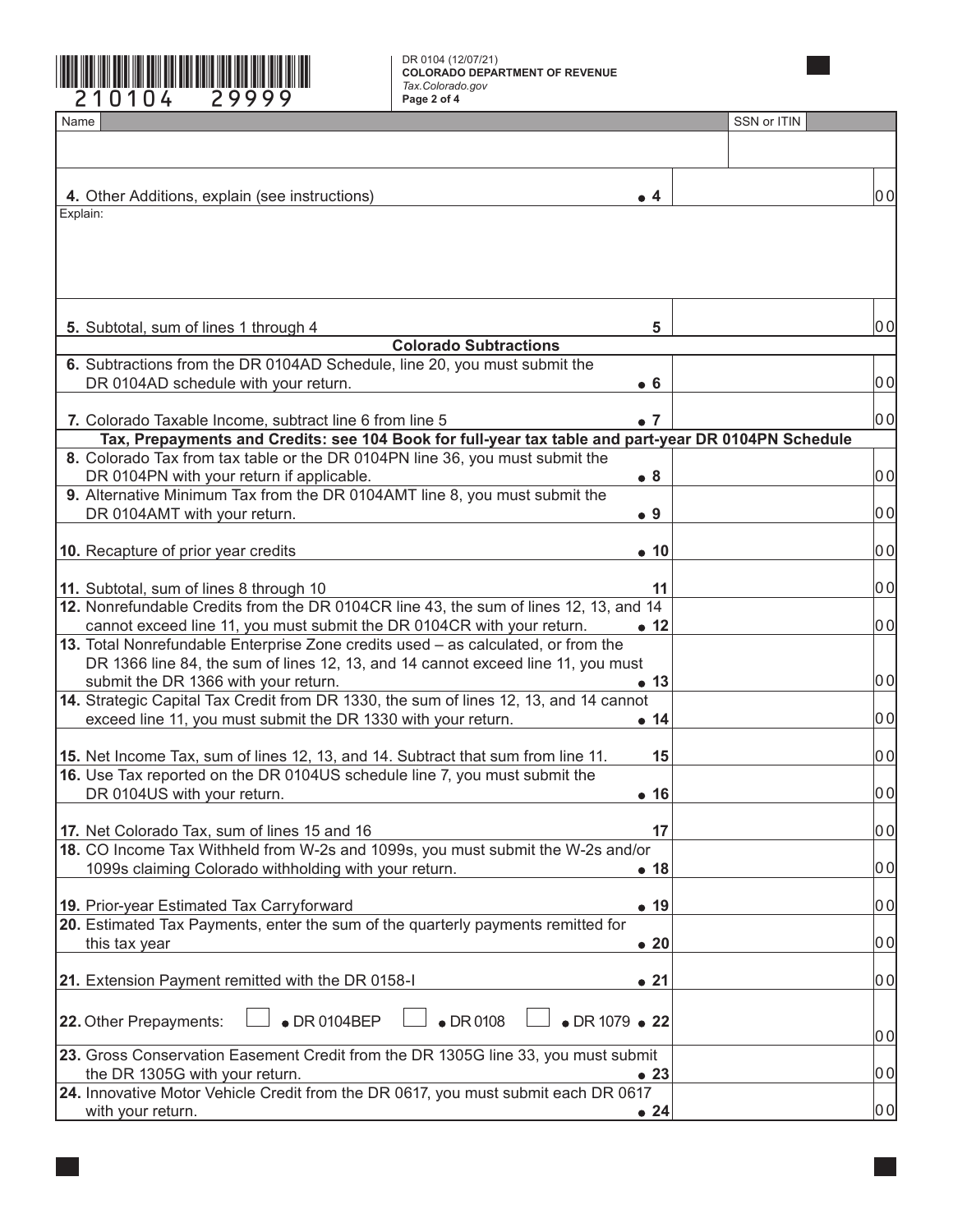## DR 0104 (12/07/21) **COLORADO DEPARTMENT OF REVENUE** *Tax.Colorado.gov*

| DR 0104 (12/07/21)<br><b>COLORADO DEPARTMENT OF REVENUE</b><br>Tax.Colorado.gov<br>210104<br>39999<br>Page 3 of 4                                                                                                                                                                                                       |                     |                                                      |                         |                           |                           |                        |  |  |  |
|-------------------------------------------------------------------------------------------------------------------------------------------------------------------------------------------------------------------------------------------------------------------------------------------------------------------------|---------------------|------------------------------------------------------|-------------------------|---------------------------|---------------------------|------------------------|--|--|--|
| Name                                                                                                                                                                                                                                                                                                                    |                     |                                                      |                         |                           | SSN or ITIN               |                        |  |  |  |
|                                                                                                                                                                                                                                                                                                                         |                     |                                                      |                         |                           |                           |                        |  |  |  |
| 25. Refundable Credits from the DR 0104CR line 9, you must submit the DR 0104CR<br>with your return.                                                                                                                                                                                                                    |                     | 0 O                                                  |                         |                           |                           |                        |  |  |  |
| 26. Subtotal, sum of lines 18 through 25                                                                                                                                                                                                                                                                                |                     | 00                                                   |                         |                           |                           |                        |  |  |  |
| <b>Modified AGI for TABOR</b><br>Lines 28 through 30 are only used to calculate your TABOR Credit, they do not affect your Colorado tax liability.                                                                                                                                                                      |                     |                                                      |                         |                           |                           |                        |  |  |  |
| 27. Federal Adjusted Gross Income from your federal income tax form: 1040 line 11,<br>1040 SR line 11, or 1040 SP line 11                                                                                                                                                                                               | $\bullet$ 27        |                                                      | 0 이                     |                           |                           |                        |  |  |  |
|                                                                                                                                                                                                                                                                                                                         |                     |                                                      |                         |                           |                           |                        |  |  |  |
| 28. Nontaxable Social Security Income                                                                                                                                                                                                                                                                                   |                     |                                                      |                         | •28                       |                           | 0 O                    |  |  |  |
| 29. Nontaxable Lump-sum Distribution from pension and profit sharing plans.                                                                                                                                                                                                                                             |                     | 0 O                                                  |                         |                           |                           |                        |  |  |  |
| 30. Nontaxable interest income from state and local bonds                                                                                                                                                                                                                                                               |                     |                                                      |                         | $\bullet$ 30              |                           | 0 O                    |  |  |  |
| 31. Sum of lines 27 through 30: Modified AGI for TABOR                                                                                                                                                                                                                                                                  | 31                  |                                                      | 00                      |                           |                           |                        |  |  |  |
|                                                                                                                                                                                                                                                                                                                         |                     | <b>Modified AGI Tiers for State Sales Tax Refund</b> |                         |                           |                           |                        |  |  |  |
| If line 31 is:                                                                                                                                                                                                                                                                                                          | \$44,000<br>or less | $$44,001-$<br>\$88,000                               | $$88,001-$<br>\$139,000 | $$139,001 -$<br>\$193,000 | $$193,001 -$<br>\$246,000 | $$246,001-$<br>or more |  |  |  |
| Single Filers Enter                                                                                                                                                                                                                                                                                                     | \$37                | \$49                                                 | \$56                    | \$68                      | \$74                      | \$117                  |  |  |  |
| Joint Filers Enter                                                                                                                                                                                                                                                                                                      | \$74                | \$98                                                 | \$112                   | \$136                     | \$148                     | \$234                  |  |  |  |
| 32. State Sales Tax Refund: For full-year Colorado residents, born before 2003, or<br>full-year Colorado residents who are under the age of eighteen but are required<br>to file a return. Use the amount on line 31 and reference the table above. See<br> 0 이<br>instructions if you are filing an extension.<br>• 32 |                     |                                                      |                         |                           |                           |                        |  |  |  |
|                                                                                                                                                                                                                                                                                                                         |                     | 0 O                                                  |                         |                           |                           |                        |  |  |  |
| 33. Sum of lines 26 and 32                                                                                                                                                                                                                                                                                              | 33                  |                                                      |                         |                           |                           |                        |  |  |  |
| 34. Overpayment, if line 33 is greater than line 17 then subtract line 17 from line 33                                                                                                                                                                                                                                  | 34                  |                                                      | 0 이                     |                           |                           |                        |  |  |  |
| 0 이<br>35. Estimated Tax Credit Carryforward to 2022 first quarter, if any.<br>• 35                                                                                                                                                                                                                                     |                     |                                                      |                         |                           |                           |                        |  |  |  |
| If you have an overpayment on line 36 below and would like to donate all or a portion of your overpayment to a qualified<br>Colorado charity, include Form DR 0104CH to contribute.                                                                                                                                     |                     |                                                      |                         |                           |                           |                        |  |  |  |
| 36. Refund, subtract line 35 from line 34 (see instructions)<br>•36                                                                                                                                                                                                                                                     |                     |                                                      |                         |                           |                           |                        |  |  |  |
| <b>Routing Number</b><br>CollegeInvest 529<br>Type:<br>Checking<br>Savings<br><b>Direct</b>                                                                                                                                                                                                                             |                     |                                                      |                         |                           |                           |                        |  |  |  |
| <b>Deposit</b><br><b>Account Number</b>                                                                                                                                                                                                                                                                                 |                     |                                                      |                         |                           |                           |                        |  |  |  |
| For questions regarding CollegeInvest direct deposit or to open an account, visit CollegeInvest.org or call 800-448-2424.                                                                                                                                                                                               |                     |                                                      |                         |                           |                           |                        |  |  |  |